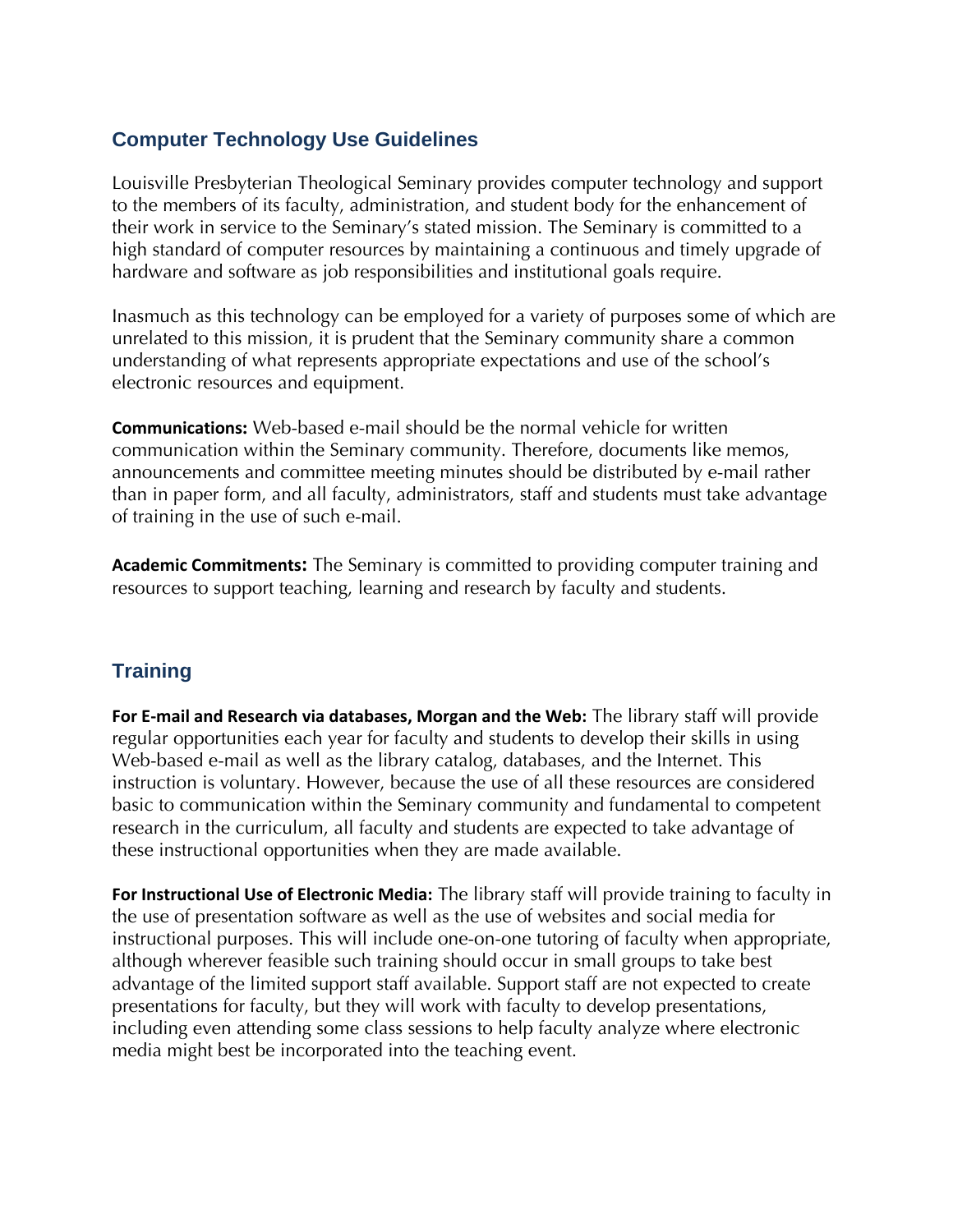**Classroom Assignments:** The library provides training in the various electronic resources on campus and equipment for access to those resources. A computer classroom and additional computers in the library's reference room allow student access to the Internet, to their e-mail accounts, to Microsoft Word software, and to several research databases outlined in the Guide to the Library.

Faculty can assume such access in their assignments and expect communication through such media wherever appropriate. In turn, it is a legitimate expectation of students to anticipate timely response from faculty members to students' e-mail to faculty, and it is appropriate for the library staff to expect students to take full advantage of announced instructional opportunities for students to learn how to use these electronic media and databases. The library staff will make every effort to be accommodating to questions students have concerning the use of these resources. But because of limited staff resources, the staff cannot provide individual tutorials to students without prior appointment.

## **Administrative Commitments**

**Support:** The computer systems staff is responsible for maintaining hardware, the Local Area Network (LAN), the web server, and high-speed transmission lines, and for backing up program files. The Library's Instructional Technology Administrator provides "help desk" assistance to users regarding individual applications. It is the responsibility of individual users to acquire and cultivate basic competency skills and to back up onto the LAN data stored on individual machines. Only Seminary-purchased software will be supported. Individual users are not to install any personal software on any Seminary computer.

**Use:** The wiring infrastructure installed to support the LAN also provides the opportunity for staff and administrators to access the Internet for information that relates to their Seminary responsibilities. As with other forms of technology (telephones, copiers, fax machines, etc.), employees are expected to limit their use to Seminary purposes during working hours. Employees who wish to make personal use of Web resources should restrict such use to before or after normal Seminary business hours or during lunch. Requests for exceptions to this practice should be addressed to the employee's supervisor.

**Downloads:** Downloading material from the Internet should be very limited. Due to the amount of space that can be consumed by downloaded material, as well as the potential for importing computer "viruses," if an employee is in doubt whether such an activity is safe and a prudent use of Seminary resources, the Information Systems Director should be consulted before the material is downloaded.

**LPTS Website:** The Seminary maintains an official website at the following address: http://www.lpts.edu. From its inception it was designed primarily as a tool for communicating with prospective students and for disseminating information for the